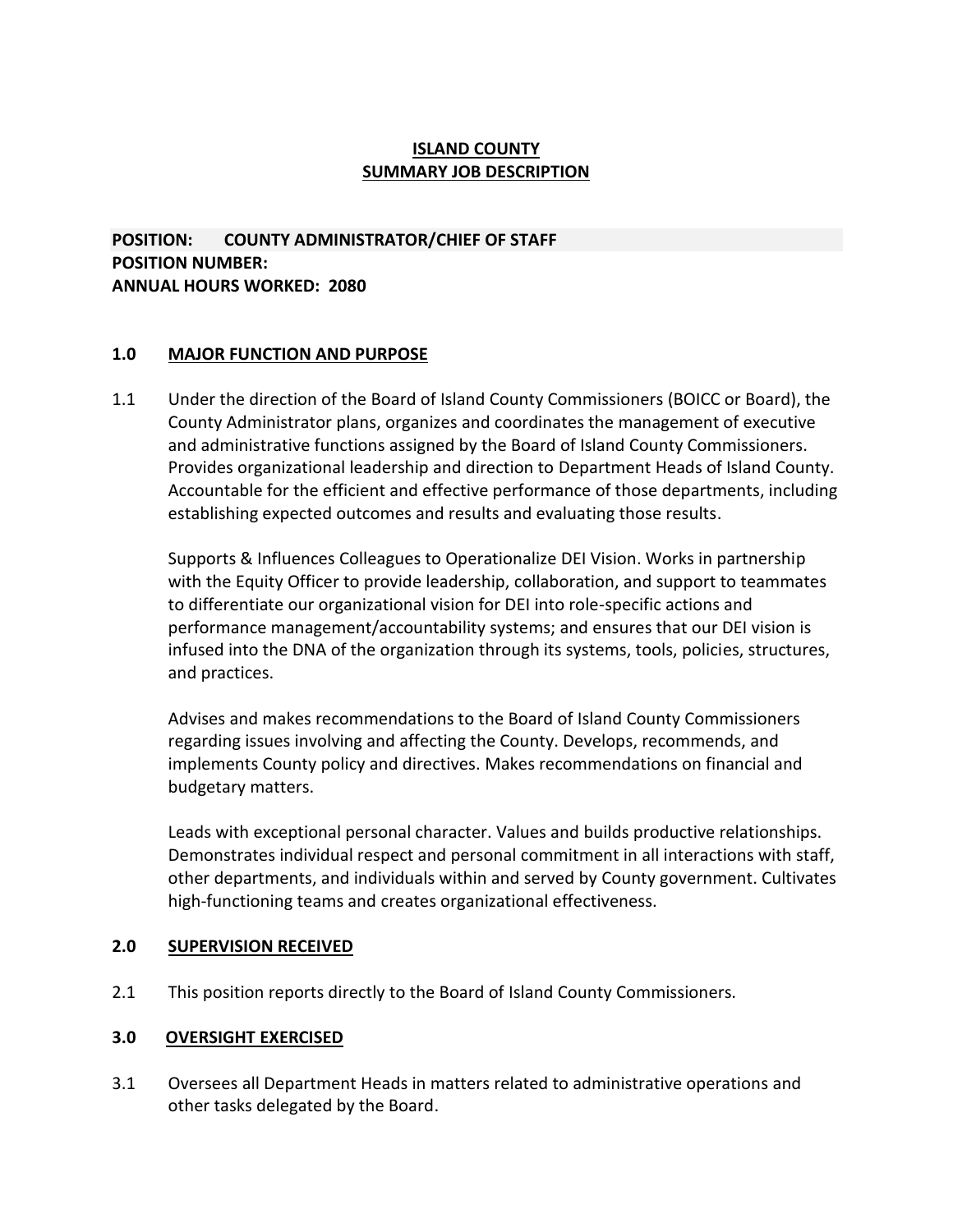## **4.0 SPECIFIC DUTIES AND RESPONSIBILITIES**

- 4.1 Serves as senior adviser and support to the Board of Island County Commissioners by keeping them informed on key matters. Ensures project management, interdepartmental and Board discussion on critical issues and supports the Board's deliberations with information on future trends and appropriate alternatives.
- 4.2 Administers the policies and procedures, values and directives adopted by the Board and ensures they are followed.
- 4.3 Implements projects and plans developed by the Board of Island County Commissioners on their behalf. Ensures the Board's policies, directives and expectations are understood by all County employees.
- 4.4 Acts as liaison and intermediary as it relates to the County's administrative operations (internal policy development, budget strategy, risk management, etc.) between the Board of Island County Commissioners and Department Heads and other Elected Officials.
- 4.5 Advises the BOICC as to department and program organization structure, staffing, training and technology needs to most efficiently and effectively deliver County services.
- 4.6 Based on the goals of the Board of Island County Commissioners, develops a Master Work Plan to guide both Department Heads and Elected Officials in developing department work plans and budgets.
- 4.7 Develops and maintains professional relationships with all Elected Officials to support accomplishment of County goals and objectives.
- 4.8 Coordinates with other County Elected Officials to ensure their operations are supported as required and develops consensus with these offices in developing and implementing Countywide policies and procedures that may impact their operations.
- 4.9 Guides the interaction of cross-department/cross-functional work groups or task teams and recommends the identification and development of different or alternate funding sources in accordance with State and Federal law.
- 4.10 At the direction and in conjunction with the Board of Island County Commissioners, appoints, evaluates and, when necessary, removes Department Heads.
- 4.11 Assists in the strategic development, preparation and implementation of the County budget including analysis of budget requests and staffing levels. Assists the Budget Administrator in providing information to the Board for their decision-making.
- 4.12 Provides ongoing budget communications, management, monitoring and recommendations based upon financial analysis received on issues affecting the operation and fiscal integrity of the County.
- 4.13 Ensures compliance with state and federal laws, ordinances, service contracts, and all orders, policies, rules, procedures, work plans, budgets and regulations adopted by the Board of Island County Commissioners.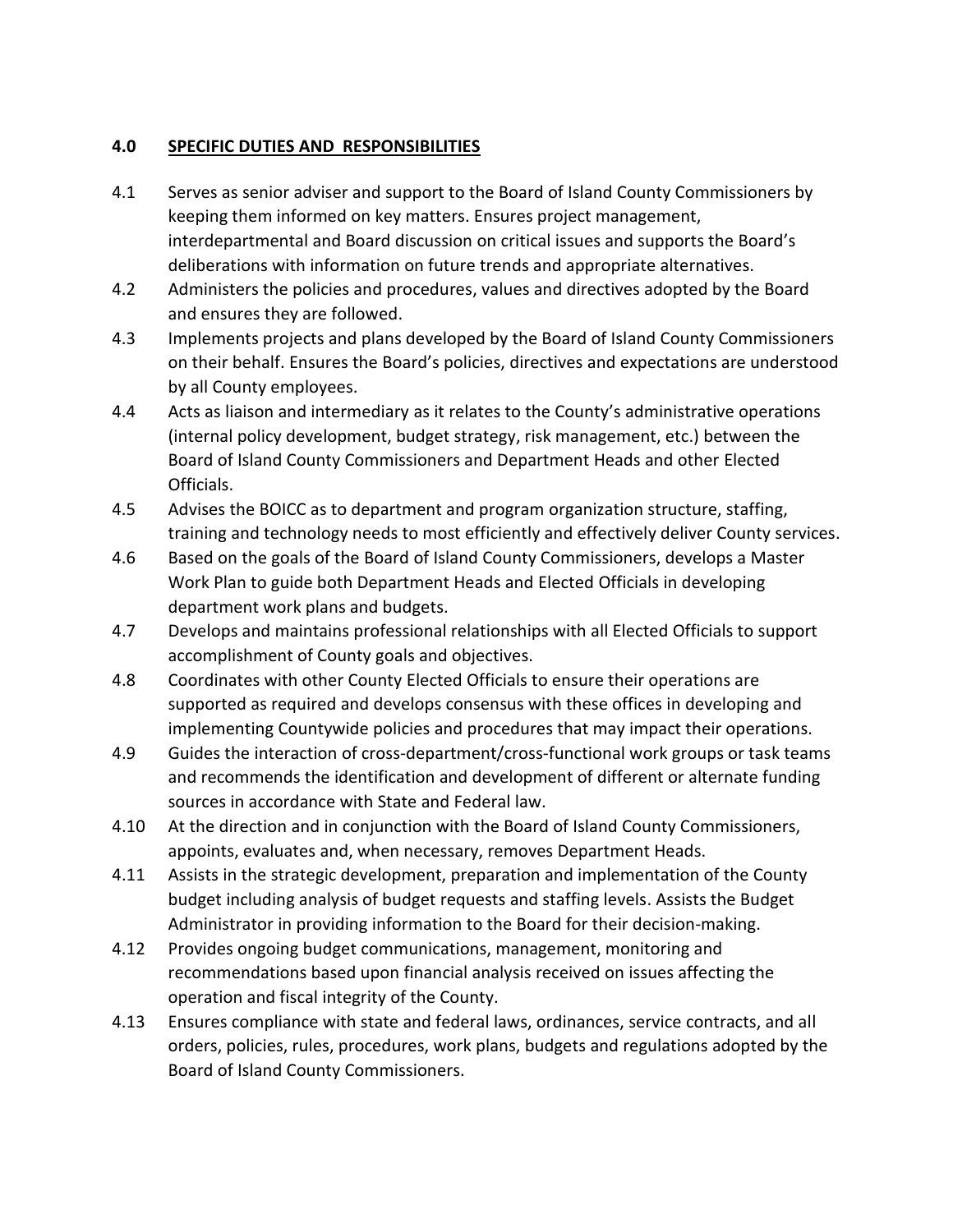- 4.14 Ensures appropriate staffing of citizen advisory groups by Department Heads and works with the Department Heads to deliver to the BOICC the input and advice the citizen participants provide.
- 4.15 Negotiates contracts with other municipal entities when required.
- 4.16 Creates and sustains a culture of continuous improvement.
- 4.17 Conducts research and special studies as requested; prepares reports with recommendations for appropriate action.
- 4.18 Prepares or delegates the preparation of a variety of documents, including resolutions, ordinances, contracts, correspondence, memoranda, reports, official documents, and similar materials as directed by the Board of Island County Commissioners.
- 4.19 Attends Commissioner meetings and hearings, and other meetings as directed by the Board.
- 4.20 Represents the BOICC on internal committees, as directed by the Board.
- 4.21 Maintains membership and contacts in appropriate professional associations to stay current on government issues and to represent the County, as directed by BOICC.
- 4.22 Other duties as assigned.

## **5.0 DESIRABLE QUALIFICATIONS, KNOWLEDGE, SKILLS AND ABILITIES**

- 5.1 Knowledge of State and local government budgeting and fiscal management policies and procedures; personnel management; management analysis and planning techniques.
- 5.2 Ability to analyze and evaluate complex operations which affect management and budget; conduct management surveys and studies.
- 5.3 Communicate effectively and establish and maintain working relationships with a wide variety of people.
- 5.4 Effective leadership and decision-making skills, and ability to build and lead high functioning teams.
- 5.5 Excellent written and oral skills.
- 5.6 Analytical ability to assimilate and evaluate technical data obtained from presentations, reports, studies, correspondence and surveys.
- 5.7 Knowledge of County operations, including understanding the laws, rules, practices and procedures that govern Washington Counties.
- 5.8 Strategic, astute and able to advise on the ramifications and consequences of decisions, both internally and to the community.
- 5.9 Ability to process, evaluate and communicate data to the Board, along with recommendations so that the Board is fully informed when making decisions.
- 5.10 Ability to address multiple audiences and advise on issues related to differing constituencies.
- 5.11 Demonstrates integrity and trustworthiness in all interactions.
- 5.12 Familiar with modern management practices, including diversity, equity and inclusion.
- 5.13 Familiarity and understanding of the subject matter areas that fall under the oversight responsibilities of this position, including higher level technology issues.